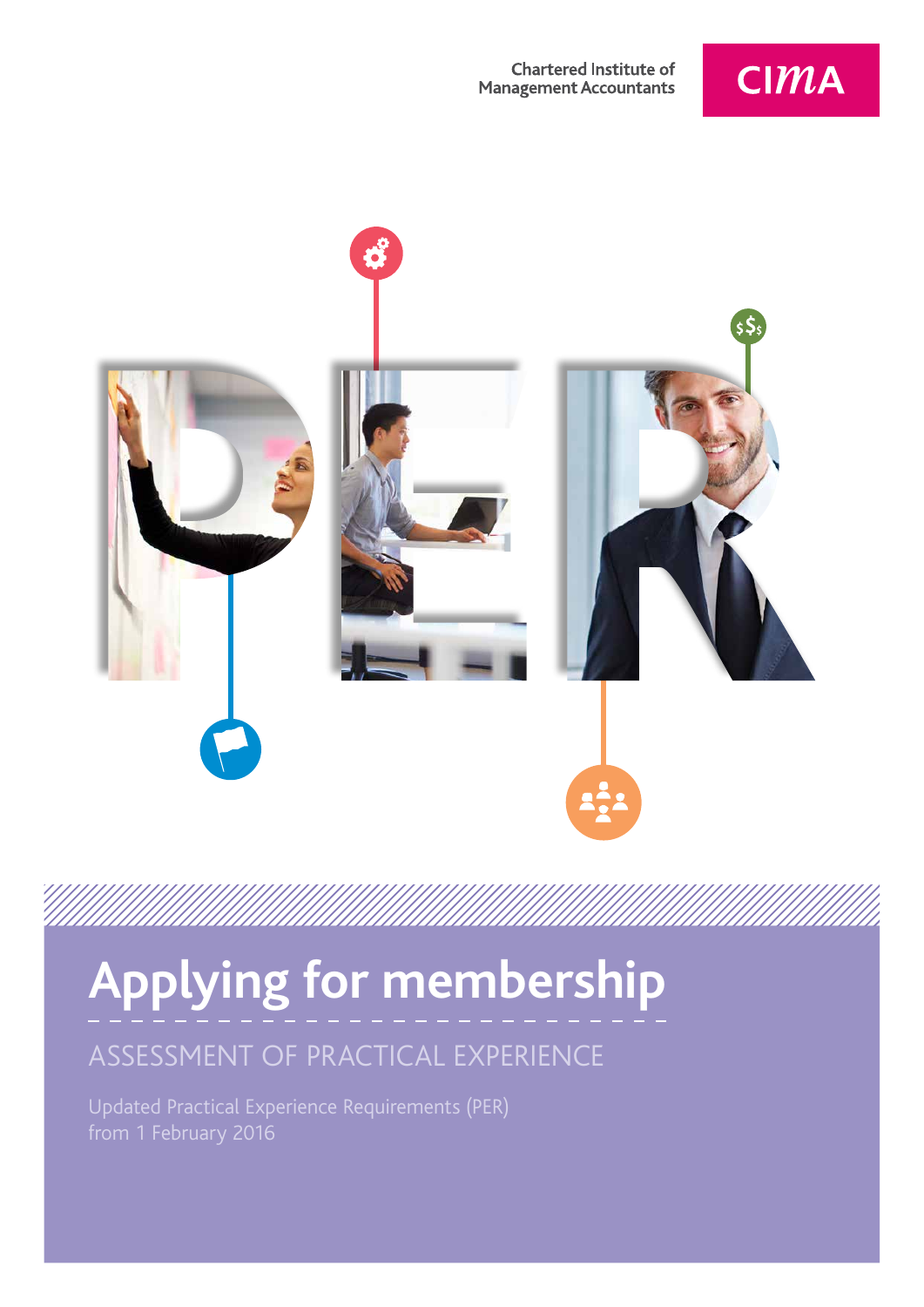### **Contents**

| <b>Introduction</b>                        |                |
|--------------------------------------------|----------------|
| <b>CGMA Competency Framework</b>           | $\overline{2}$ |
| <b>CGMA Competency Framework Structure</b> | 3              |
| <b>Competency Proficiency Levels</b>       | $\overline{4}$ |
| <b>Practical Experience Requirements</b>   | 5              |
| <b>Membership Application Tool</b>         | 6              |
| Recording of Relevant Experience           | 6              |
| Verification                               | $\overline{7}$ |
| <b>Career Progression Summary</b>          | $\overline{7}$ |
| Submission for Assessment                  | $\overline{7}$ |
| What Happens Next?                         | $\overline{7}$ |
| Appendix A - Minimum Requirements          | 8              |
| Appendix B - Frequently Asked Questions    | 10             |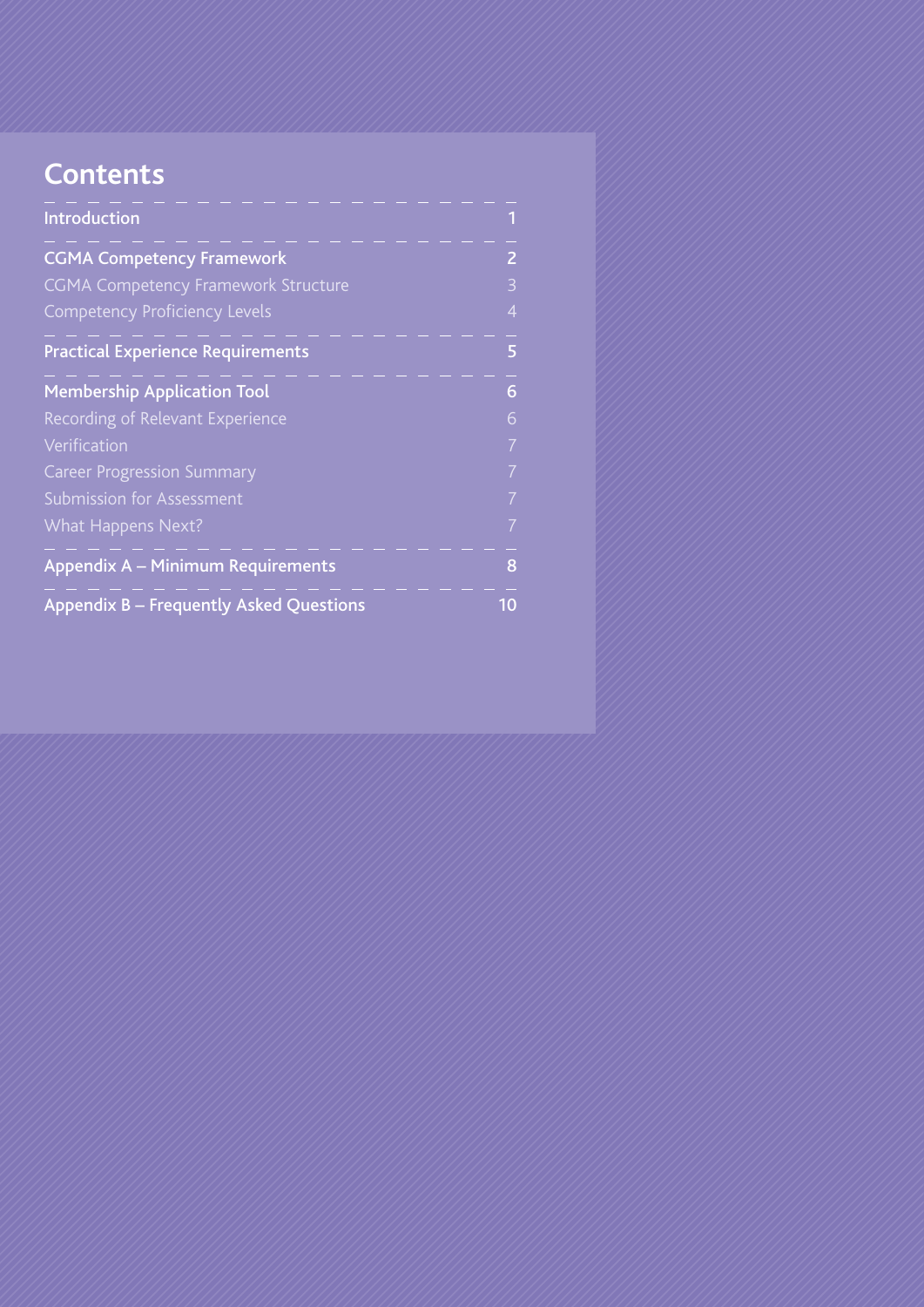### **Introduction**

CIMA's Practical Experience Requirements (PER) have been updated following the launch of the CIMA Professional Qualification. The updated requirements are aligned with the syllabus and assessment, and are based around the CGMA Competency Framework.

The Practical Experience Requirements are an essential part of the CIMA qualification and CIMA's membership application process. They complement assessments and demonstrate your ability to apply your knowledge and skills in the context of your professional experience.

Your PER application will be assessed to determine whether you have gained sufficient experience to be awarded Associate membership – giving you the Chartered Management Accountant (ACMA) and Chartered Global Management Accountant (CGMA) designations.

This guide will help you prepare your PER application; providing you with details on the requirements, how to record your experience and information on the CGMA Competency Framework.



#### Please note:

The updated PER come in to effect from 1 February 2016. The existing PER process will remain open until 31 December 2016 for any pre-existing applicants and for students who have started recorded their experience under existing requirements.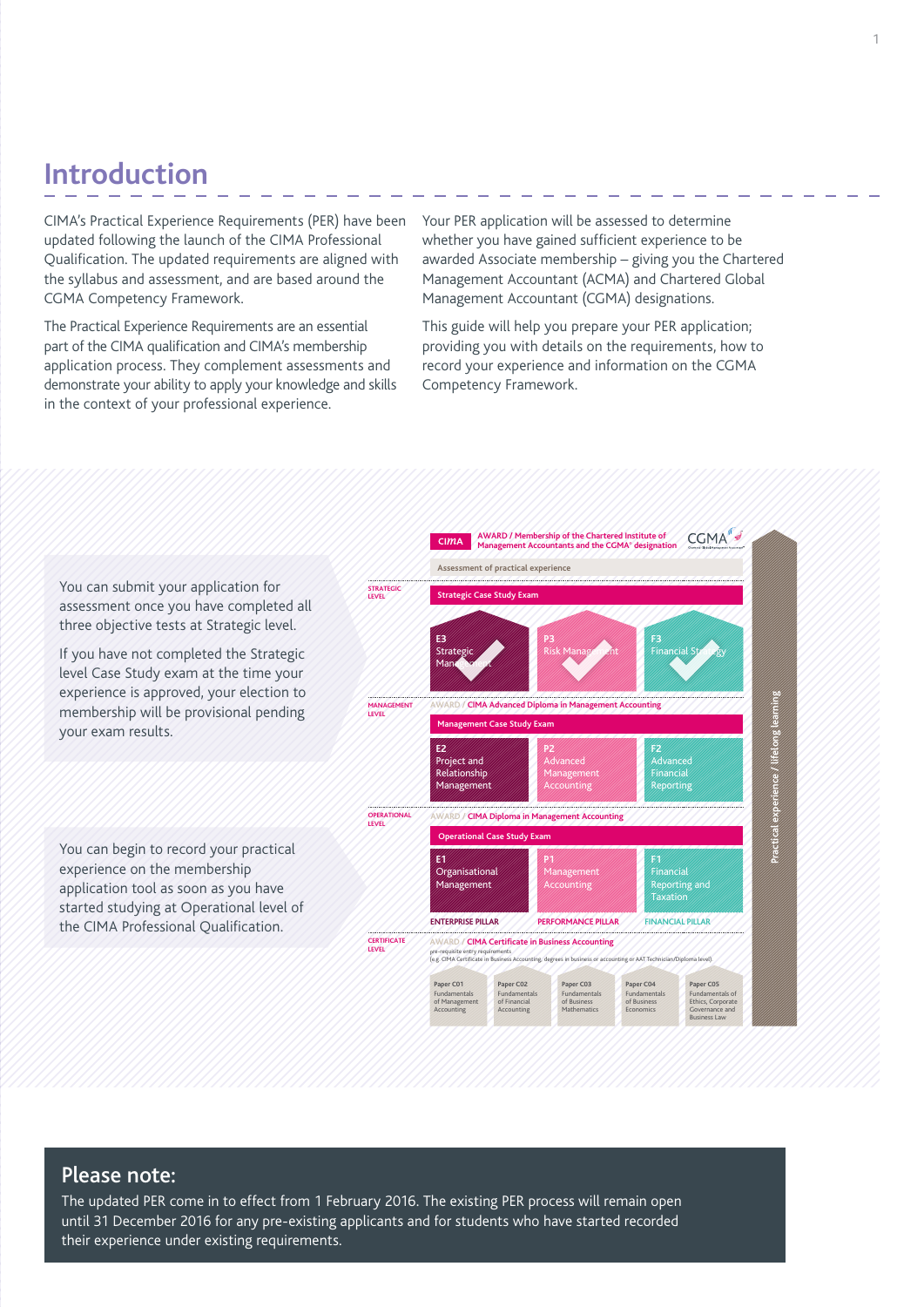### **CGMA Competency Framework**

The updated Practical Experience Requirements are based on the CGMA Competency Framework which underpins the CIMA Professional Qualification. The Framework consists of four knowledge areas (Technical Skills, Business Skills, People Skills and Leadership Skills) and is underpinned by Ethics, Integrity and Professionalism. Each knowledge area contains a number of competency categories and individual competencies or skills. Ethics, Integrity and Professionalism are defined through the CIMA Code of Ethics (**[www.cimaglobal.com/codeofethics](http://www.cimaglobal.com/codeofethics)**).

The Framework shows the range of technical, accounting and finance skills that management accountants need to do their jobs. Finance professionals need business skills in order to understand and apply their technical skills in a business context; they need people skills to influence the decisions, actions and behaviours of the organisation and business stakeholders through effective communication; and finally they need leadership skills at various levels to lead their peers and those whose work they oversee to deliver business objectives.

Through the submission of your PER application, you need to demonstrate that you have successfully developed skills and have been able to effectively apply your knowledge and skills to real-world business situations.

As a result, employers can be sure that as a qualified Chartered Management Accountant (ACMA) and a Chartered Global Management Accountant (CGMA) designation holder, you are equipped with the right skills, knowledge and behaviours, and that you will add value to their organisation through your commitment to the CIMA Code of Ethics (**[www.cimaglobal.com/codeofethics](http://www.cimaglobal.com/codeofethics)**) and Continuous Professional Development (**[www.cimaglobal.com/Members/CPD](http://www.cimaglobal.com/Members/CPD/)**).

#### **FIGURE 1: CGMA Competency Framework with competency categories**

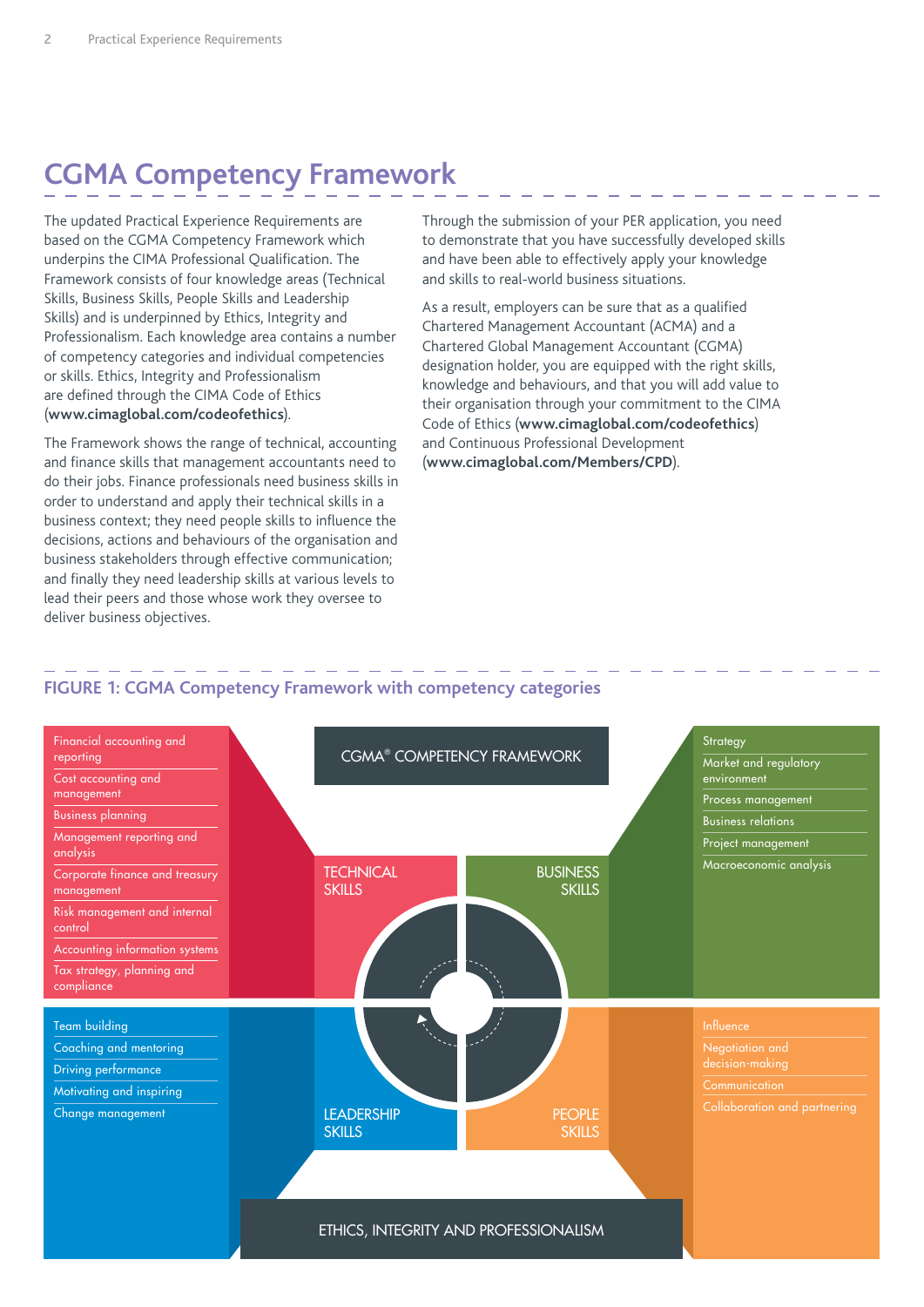#### **CGMA Competency Framework structure**

The full CGMA Competency Framework can be found on the Practical Experience Requirements website: **[www.cimaglobal.com/PER](http://www.cimaglobal.com/PER)**

The Framework categorises individual competencies by knowledge area, competency category and proficiency level as presented in the example below.

**LEVEL 1** 

**LEVEL 2 Competency** category

/////////

Knowledge area

#### **FIGURE 2: Competency Framework structure**

### TECHNICAL SKILLS

#### FINANCIAL ACCOUNTING AND REPORTING PROFESSIONAL ACCOUNTING STANDARDS

This ensures that the organisation conducts operations and fulfils its statutory and regulatory obligations according to professional accounting standards (domestic and/or international as applicable per business model).

| <b>FOUNDATIONAL</b>                                                                                               | <b>INTERMEDIATE</b>                                                                                                            | <b>ADVANCED</b>                                                                                                                       | <b>EXPERT</b>                                                                                | LEVEL <sub>3</sub><br>Proficiency level |
|-------------------------------------------------------------------------------------------------------------------|--------------------------------------------------------------------------------------------------------------------------------|---------------------------------------------------------------------------------------------------------------------------------------|----------------------------------------------------------------------------------------------|-----------------------------------------|
| • Demonstrate awareness<br>and knowledge of the<br>professional accounting<br>standards                           | • Review the accuracy and<br>legitimacy of recorded<br>financial transactions<br>and related reports                           | • Demonstrate advanced level<br>understanding of accounting<br>standards<br>• Develop, manage                                         | • Oversee accounting<br>standards selected<br>and implemented by<br>the organisation         | LEVEL 4<br>Competencies                 |
| • Apply those principles to<br>accurately record financial<br>transactions and maintain<br>appropriate supporting | • Assist in developing<br>and implementing new<br>accounting and reporting<br>pronouncements and                               | and execute plans for<br>implementation of new or<br>updated accounting and<br>reporting pronouncements                               | • Identify potential issues<br>associated with proposed<br>accounting and reporting<br>rules |                                         |
| documentation                                                                                                     | determine the resulting impact<br>• Recommend appropriate<br>accounting and reporting<br>treatment for certain<br>transactions | • Identify potential issues<br>associated with unusual<br>or complex transactions,<br>review and approve the<br>appropriate treatment |                                                                                              |                                         |

appropriate treatment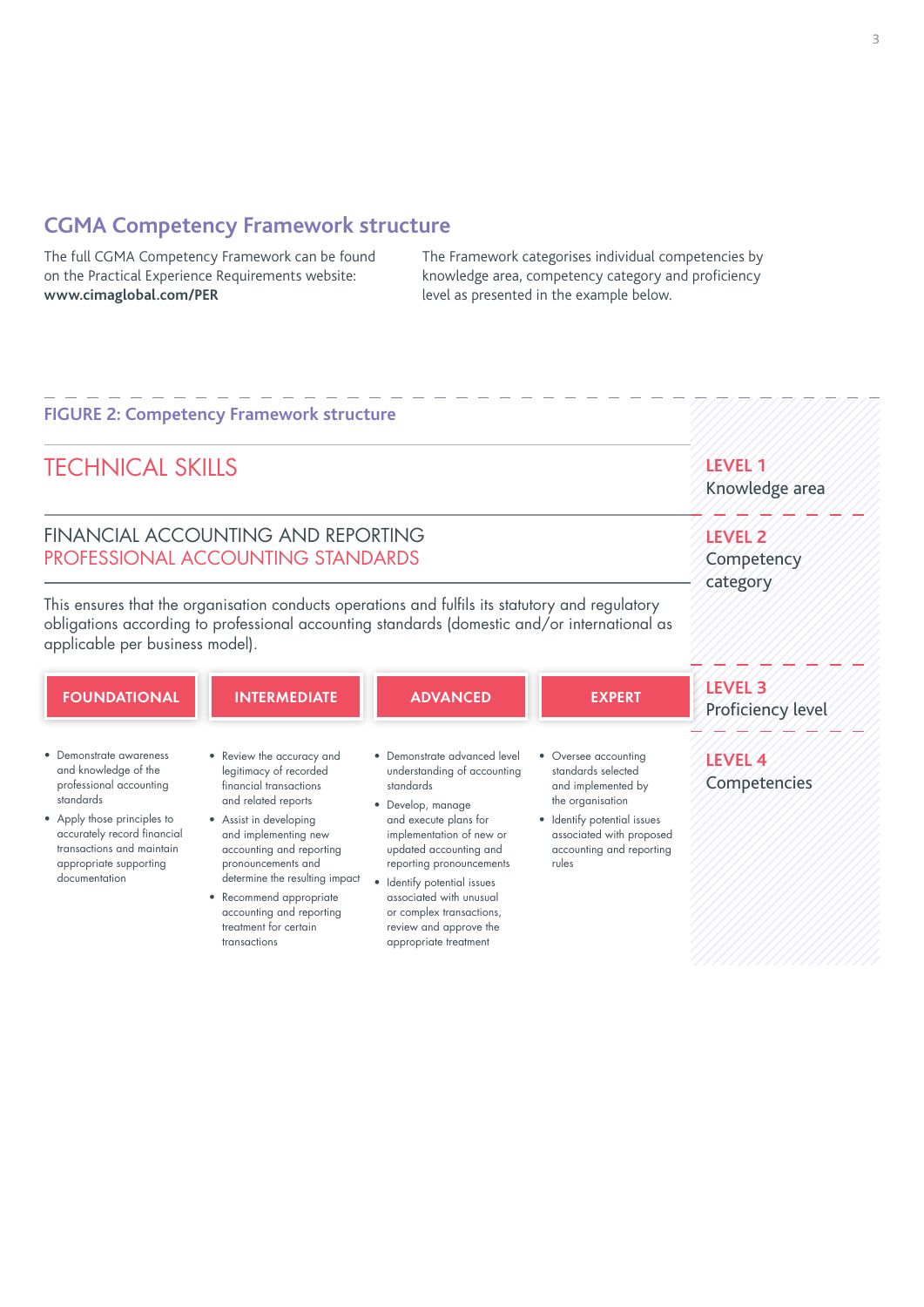### **Competency proficiency levels**

Competency categories contain a number of different competencies or skills. These are divided out into the four levels of proficiency (Foundational, Intermediate, Advanced and Expert).

#### **FIGURE 3: Competency proficiency levels**

### EXPERT

This requires expert knowledge to develop strategic vision and provide unique insight to the overall direction and success of the organisation. This has formal responsibility for business areas and his/her actions and decisions have a high level of strategic impact.

### ADVANCED

This requires strong understanding of the organisation's environment, current strategic position and direction with strong analytical skills and the ability to advise on strategic options for the business. This includes formal responsibility for colleagues and their actions; and that their decisions have a wider impact.

### INTERMEDIATE

This requires a moderate understanding of overall business operations and measurements, including responsibility for monitoring the implementation of strategy. This has limited or informal responsibility for colleagues and/or needs to consider broader approaches or consequences.

### FOUNDATIONAL

This requires a basic understanding of the business structures, operations and financial performance, and includes responsibility for implementing and achieving results through own actions rather than through others.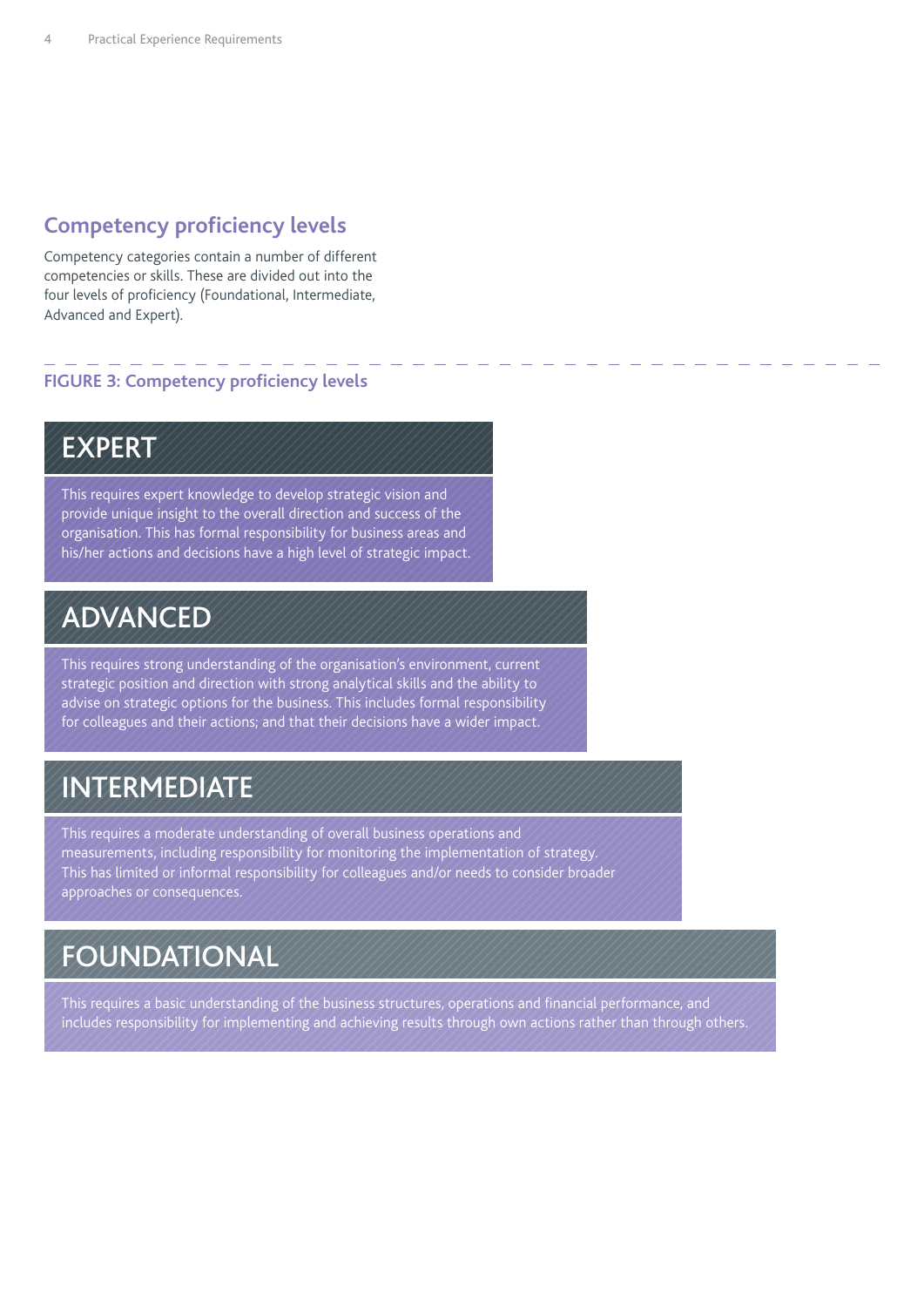### **Practical Experience Requirements**

The Practical Experience Requirements for Associate membership of CIMA have been defined as follows:

- **1.** A minimum of 36 months' experience across the four knowledge areas, with a maximum of 60 months to be evidenced.
- **2.** At least four competency categories must be selected between technical skills and business skills (with at least one from each) covering the minimum 36 months.
	- **a.** At least 18 months must be at the intermediate, advanced and/or expert levels.
	- **b.** The remaining 18 months can be gained across foundational, intermediate, advanced and expert levels.
- **3.** A minimum of one competency category each from People and Leadership skills over 36 months.
	- **a.** These should be in the context of the technical and business skills and can be gained across foundational, intermediate, advanced or expert levels.
- **4.** Where you have more than five years' relevant experience:
	- **a.** You should upload detailed evidence for a maximum of five years' experience.
	- **b.** The remaining experience (outside of the five years) should be recorded in your Career Progression Summary.

In addition, there are some competency categories where you will need to demonstrate competence against more than one of the sub-categories. This is to ensure that you have a broad range of relevant experience and the details are shown in **Appendix A: Minimum Requirements**.

The requirement for between 36 and 60 months of recorded detailed experience does not have to cover sequential periods of employment and could be drawn from longer periods, where appropriate.

Your detailed description against each competency needs to demonstrate what you did to meet the competency and proficiency level. There is an upper limit of 500 words per competency.

#### At least 18 months of this These four categories CGMA® COMPETENCY FRAMEWORK must cover the minimum must be at the intermediate, 36 months advanced and/or expert level **TECHNICAL** BUSINESS **SKILLS** At least four competency categories **SKILLS** or Apply skills to In the context must be selected between work in an area of the business Technical and Business skills, of specialism or with at least one from each area. Þ A minimum of one competency category each from People and Leadership skills. And lead within To influence These should be in the context of the LEADERSHIP the organisation people **PEOPLE** Technical and Business skills over the minimum 36 months across foundational, **SKILLS SKILLS** intermediate, advanced or expert levels. ETHICS, INTEGRITY AND PROFESSIONALISM

#### **FIGURE 4: CGMA Competency Framework with experience requirements**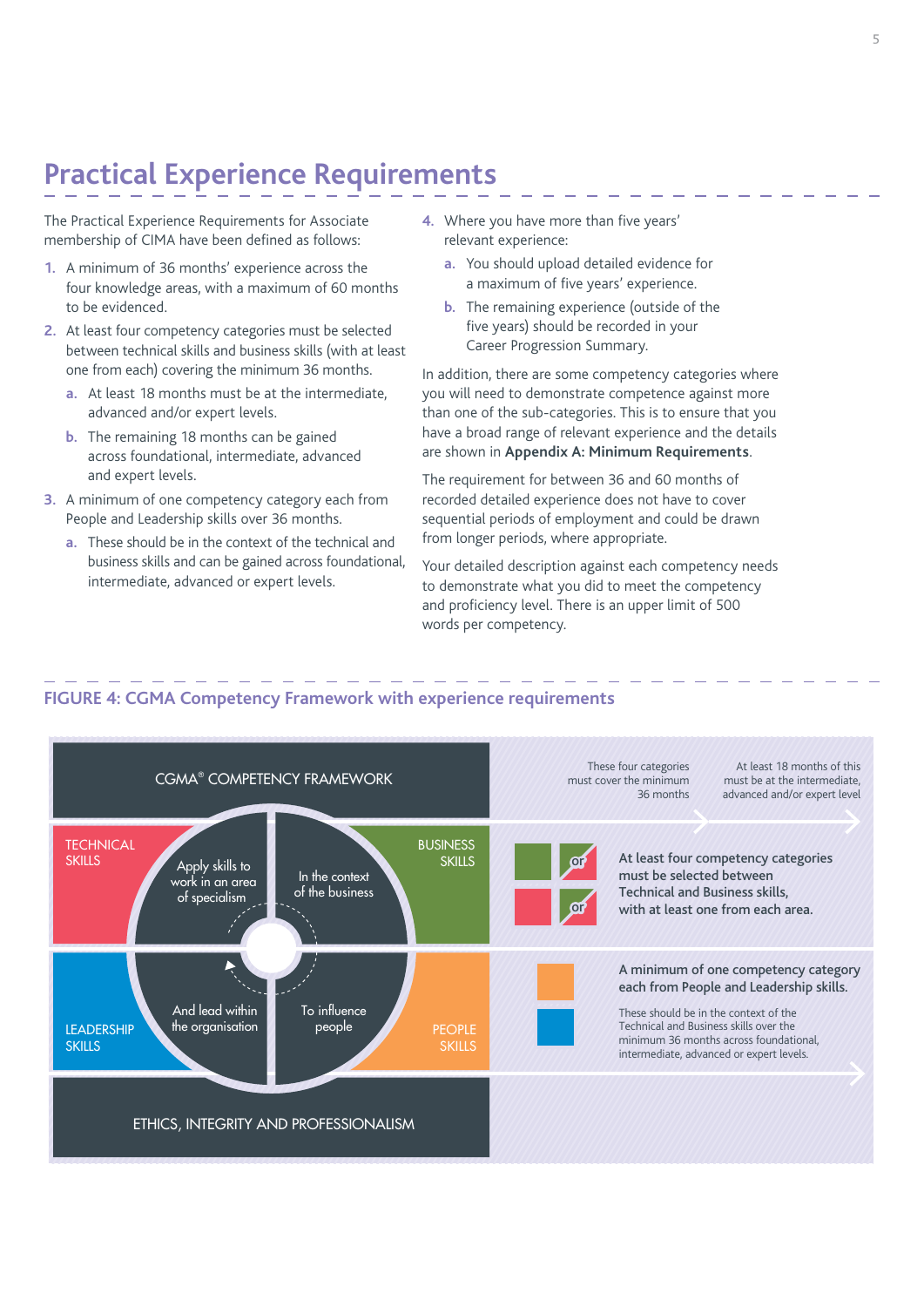# **Membership Application Tool (MAT)**

All membership applications must be submitted using the online Membership Application Tool (MAT) – a process introduced to enable you to record your

### **Recording of Relevant Experience**

The MAT should be used to record experience as and when it is achieved and can be found on MY CIMA. You can begin to record your experience as soon as you have started studying at the Operational level, or higher. We recommend that you should record your experience as it is gained, to help accurate recording and support the verification process.

Experience gained needs to be recorded against the appropriate competency and the assessment will take account of the following aspects:

- **•** Have you identified the correct competency?
- **•** Does the description of the experience gained clearly demonstrate that the competency has been evidenced? You have to show how the tasks completed by you are fully aligned with the activity defined
- **•** Does your experience gained clearly support the proficiency level claimed?

On submission, the assessors will be looking for evidence that your experience demonstrates that the detailed Competencies at the proficiency levels claimed have been achieved.

practical experience against the CGMA Competency Framework. Detailed guidance on using the MAT is available on the website: **[www.cimaglobal.com/per](http://www.cimaglobal.com/per)**.

There are some circumstances which could lead to your experience not being accepted:

- **•** The experience has been recorded against an inappropriate competency
- **•** The experience does not demonstrate clearly that the competency has been achieved
- **•** The experience has been recorded against the competency at an incorrect level.

Any of these instances can result in the application being deferred for additional information or review if CIMA's minimum experience requirements are no longer met.

It is likely that in any one role an applicant will have evidence of multiple competencies in the same time period. The process will ask you to state what percentage of your time was spent on each competency.

As set out in the detailed requirements, your time should be allocated against Technical and Business Skills. Experience against Leadership and People Skills should be recorded but no time should be allocated, as we expect that you will have gained this type of experience concurrently with Technical and Business Skills.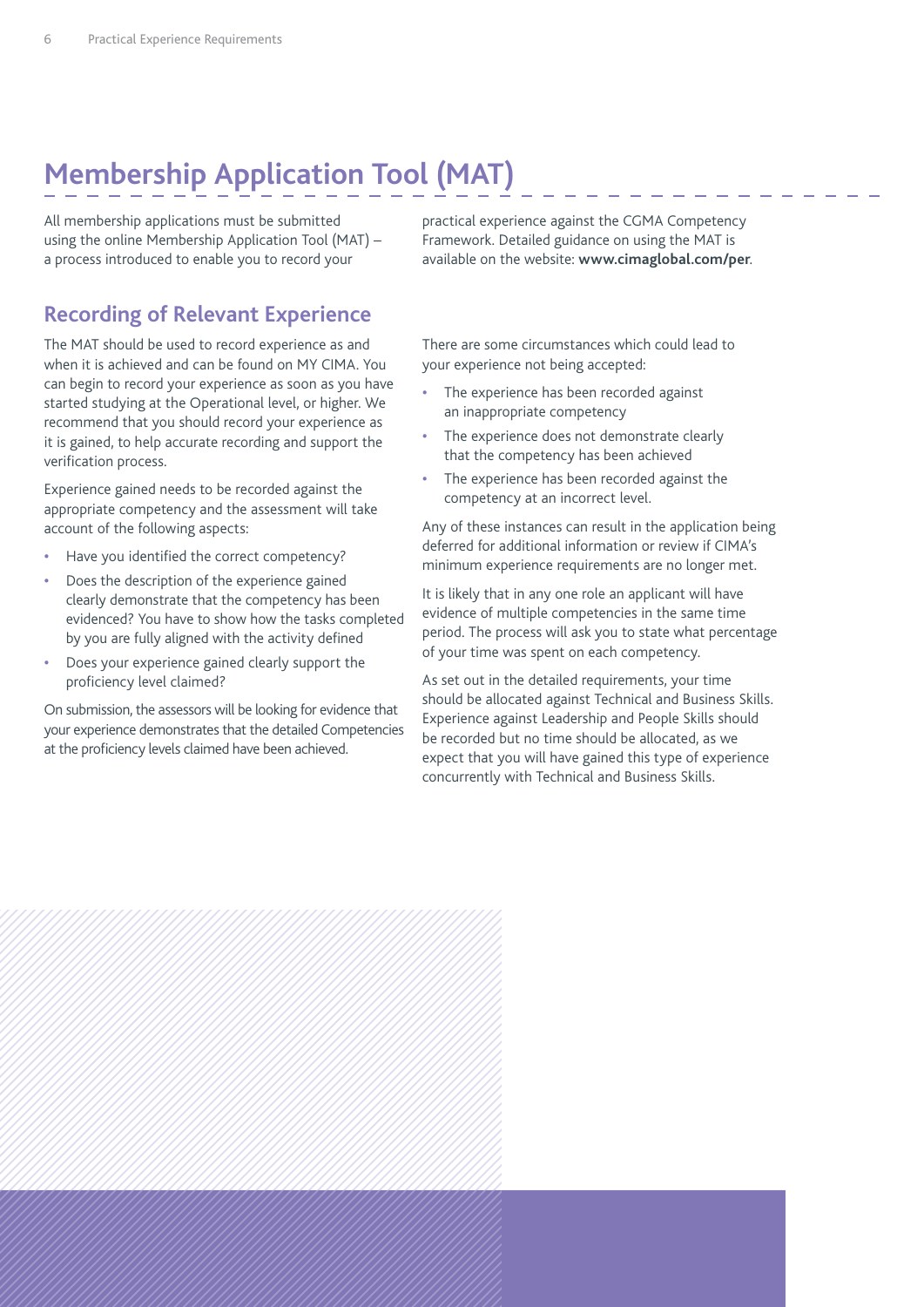#### **Verification**

Your experience needs to be verified by at least two people who have knowledge of your work prior to submitting your membership application. Verification would normally be provided by your immediate supervisor or manager, unless there are special circumstances. The MAT provides a means for requesting and confirming the verification, including the ability to add a personal message in the request.

The Verifiers will be asked to confirm that you have completed the activities in the role they are verifying. Verifiers should not be relatives of the applicant. The key requirement is that they must be able to confirm that you have carried out the activities described.

Verification can take place as soon as your experience has been recorded and there are no planned amendments. (In the event of any subsequent changes which you make to your experience, there will be a need for re-verification.)

#### **Career Progression Summary**

Before you submit your application, you must upload a Career Progression Summary. This document helps to give the assessors a holistic overview of your career and should show how your detailed experience and competencies fit in with other experience that you have gained throughout

your career. You should include details of your employers, positions held and dates. There should also be a brief description of any relevant experience not included as part of your main submission.

#### **Submission for Assessment**

Your application can be submitted for assessment as soon as you have successfully completed the Strategic Objective Tests, provided that you have gained sufficient experience. Approval at that stage will be recorded and will result in full Associate Membership of CIMA on successful completion of the Strategic Case Study.

Alternatively, if you have already successfully completed the Strategic Case Study, before submitting your Practical Experience, approval will result in Associate Membership of CIMA.

You won't be able to submit your practical experience for assessment unless you have met the minimum requirements set out in Appendix A: Minimum Requirements. This is to ensure breadth of learning and experience has been achieved across the CGMA Competency Framework. The Membership Application Tool will notify you when you attempt to submit without satisfying the minimum requirements and will also inform you if your application is ready to submit by clicking on the **Is my experience ready?** button.

### **What happens next?**

After submission, the application will be assessed independently by two Assessors and you will be notified of the result.

In the event that the application is not considered to demonstrate adequate experience, it will be deferred and you will be advised of areas that need to be strengthened or where further explanation is required.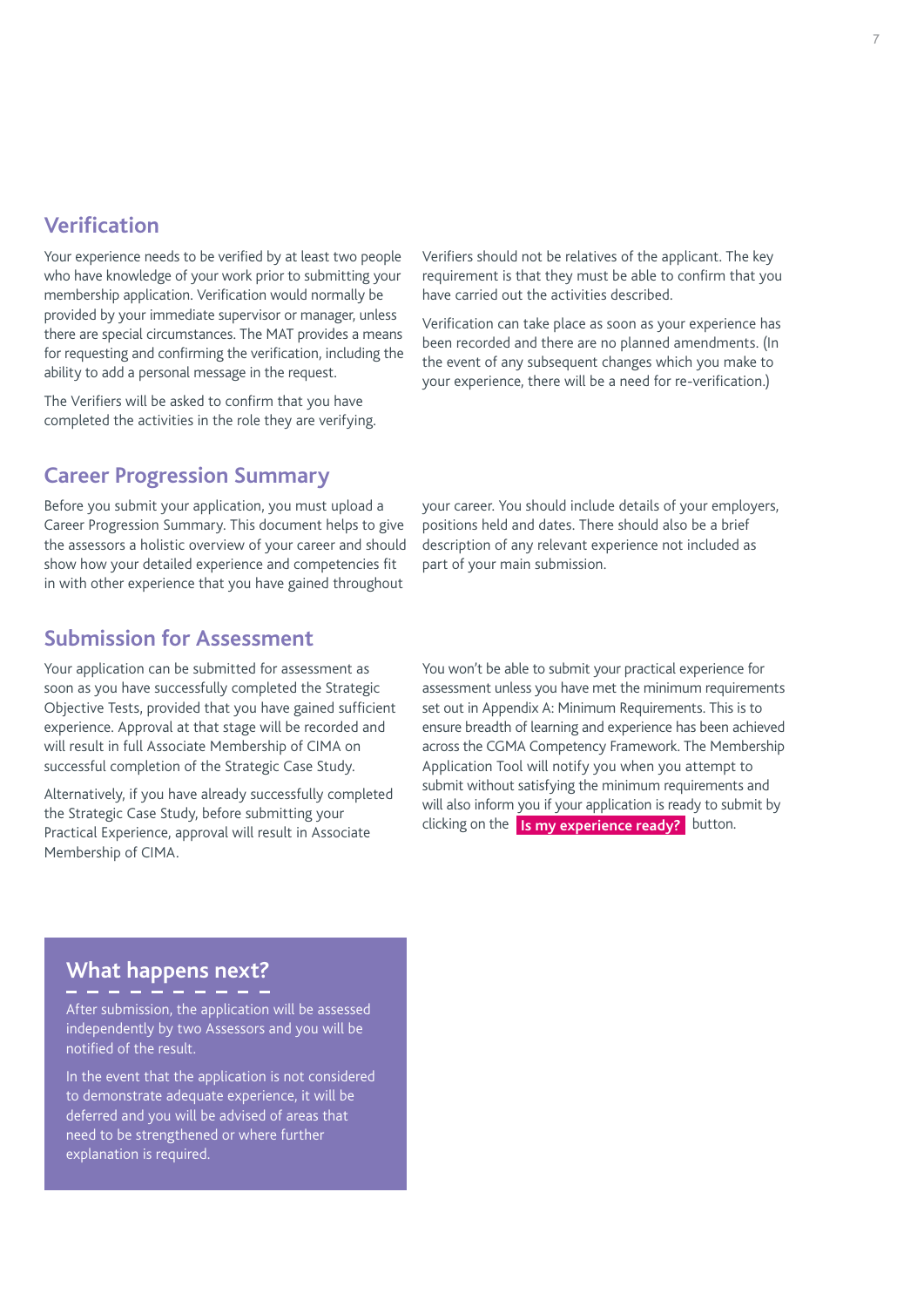# **Appendix A – Minimum Requirements**

There are some competency categories where you will need to demonstrate competence against more than one of the sub-categories as outlined above. This is to ensure that you have a broad range of relevant experience.

| <b>Technical Skills</b>                          | Intermediate   | <b>Advanced</b> | <b>Expert</b>  | <b>Minimum</b><br>competencies required |
|--------------------------------------------------|----------------|-----------------|----------------|-----------------------------------------|
|                                                  |                |                 |                |                                         |
| <b>Financial Accounting and Reporting</b>        |                |                 |                | $\overline{2}$                          |
| Professional accounting standards                | $\overline{3}$ | 3               | $\overline{2}$ | (2)                                     |
| Transactional accounting and closing processes   | 5              | 5               | 5              | (2)                                     |
| Financial reporting and compliance               | $\overline{2}$ | $\overline{2}$  | $\overline{c}$ | (2)                                     |
| <b>Cost Accounting and Management</b>            |                |                 |                | $\overline{2}$                          |
| <b>Cost Accounting</b>                           | 3              | 3               | 3              | (2)                                     |
| Cost Management                                  | 3              | 3               | $\overline{c}$ | (2)                                     |
| <b>Business Planning</b>                         |                |                 |                | $\overline{2}$                          |
| Planning, Forecasting and Budgeting              | $\overline{3}$ | 3               | 3              | (2)                                     |
| Capital Expenditure and Investment evaluation    | 1              | $\overline{2}$  | $\overline{c}$ | (2)                                     |
| <b>Management Reporting and Analysis</b>         |                |                 |                | $\overline{2}$                          |
| <b>Financial Analysis</b>                        | $\mathsf{B}$   | $\overline{4}$  | $\overline{4}$ | (2)                                     |
| <b>Management Reporting</b>                      | $\overline{c}$ | 3               | 3              | Not alone                               |
| Performance Management                           | $\mathsf 3$    | 4               | 4              | (2)                                     |
| Variance Analysis                                | $\overline{2}$ | $\overline{2}$  | 1              | Not alone                               |
| Benchmarking                                     | $\mathbf{1}$   | 1               | $\mathbf{1}$   | Not alone                               |
| <b>Corporate Finance and Treasury Management</b> |                |                 |                | $\overline{2}$                          |
| Cash Management                                  | $\overline{c}$ | $\overline{c}$  | $\mathbf{1}$   | (2)                                     |
| Mergers and Acquisitions                         | 3              | $\overline{2}$  | $\overline{c}$ | (2)                                     |
| Treasury Policies and Treasury Risk Management   | $\overline{2}$ | $\overline{2}$  | $\overline{c}$ | (2)                                     |
| <b>Business Valuation</b>                        | $\mathbf{1}$   |                 | 1              | Not alone                               |
| Corporate funding                                | $\mathbf{1}$   | $\overline{2}$  | $\overline{c}$ | Not alone                               |
| <b>Risk Management &amp; Internal Control</b>    |                |                 |                | 3                                       |
| Risk Management Policies and Procedures          | $\mathbf{1}$   | 3               | 3              | Not alone                               |
| Risk Identification and Assessment               | $\overline{c}$ |                 | 1              | (2)                                     |
| Risk Response and Reporting                      | 3              | 3               | $\overline{c}$ | (2)                                     |
| Internal Control                                 | $\overline{4}$ | $\overline{4}$  | $\overline{4}$ | (3)                                     |
| <b>Internal Audit</b>                            | $\overline{c}$ | $\overline{2}$  | 1              | Not alone                               |
| <b>Accounting Information Systems</b>            |                |                 |                | $\overline{2}$                          |
| Information Systems Environment                  | $\mathbf{1}$   | $\mathbf{1}$    | $\mathbf{1}$   | Not alone                               |
| <b>Accounting Applications</b>                   | $\mathbf{1}$   |                 | 1              | Not alone                               |
| Technology Developments and IT Solutions         | 3              | 3               | 3              | (2)                                     |
| <b>Tax Strategy, Planning and Compliance</b>     |                |                 |                | $\overline{2}$                          |
| <b>Taxation Law</b>                              | $\overline{c}$ | $\overline{c}$  | 1              | Not alone                               |
| Tax Return Preparation and Review                | 1              | 1               | $\mathbf{1}$   | Not alone                               |
| <b>Tax Accounting</b>                            | $\overline{c}$ | $\overline{c}$  | 1              | (2)                                     |
| Tax Audit                                        | $\mathbf{1}$   |                 | $\mathbf{1}$   | Not alone                               |
| <b>Tax Planning</b>                              | $\mathbf{1}$   |                 | 1              | Not alone                               |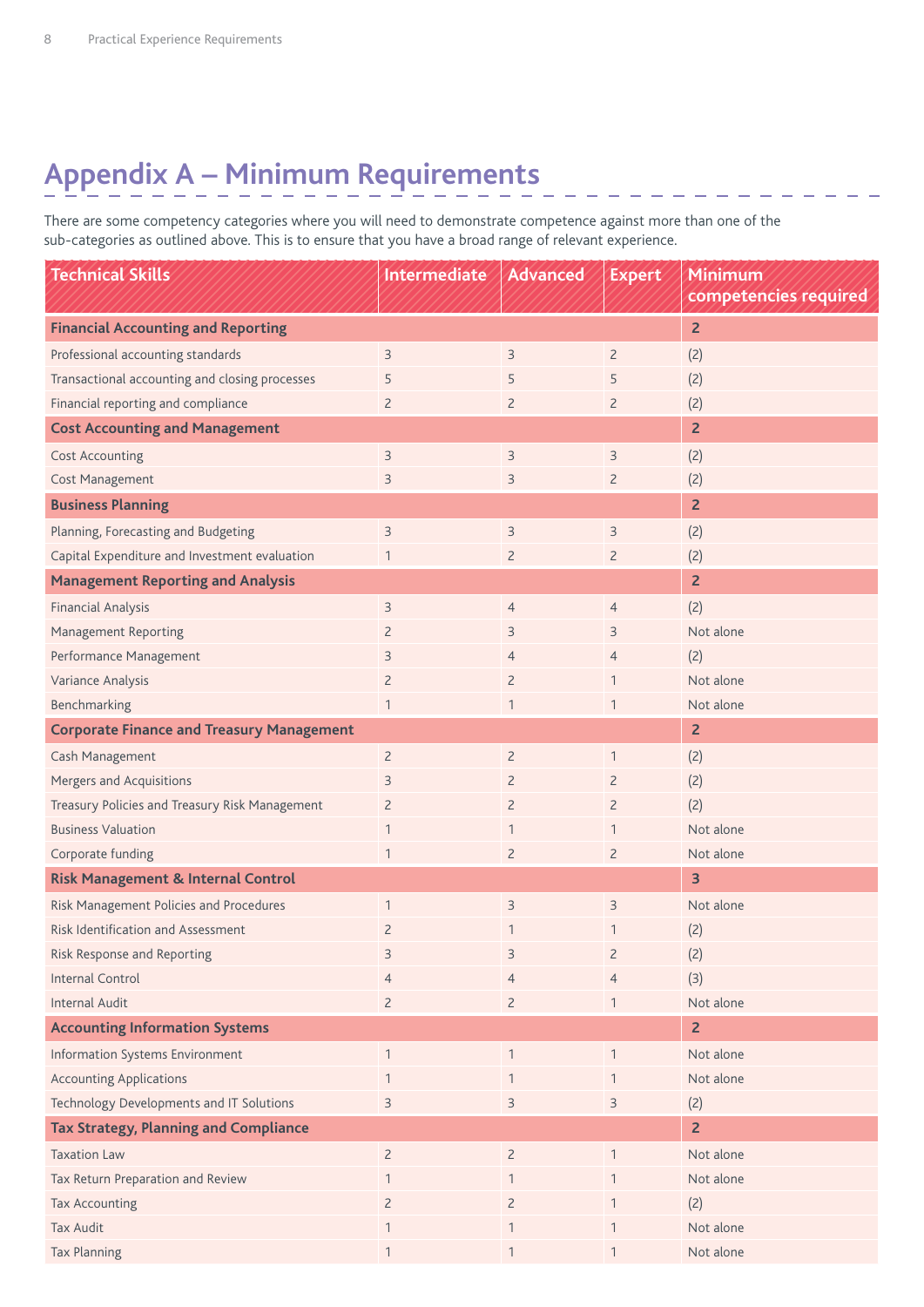| <b>Business Skills</b>                   | Intermediate Advanced |   | Expert | Minimum<br>competencies required |
|------------------------------------------|-----------------------|---|--------|----------------------------------|
| <b>Strategy</b>                          |                       |   |        |                                  |
| <b>Market and Regulatory Environment</b> |                       | 3 |        |                                  |
| <b>Process Management</b>                |                       | 3 | 3      | $\overline{2}$                   |
| <b>Business Relations</b>                |                       | 3 | 3      | $\overline{2}$                   |
| <b>Project Management</b>                |                       | 3 |        | $\overline{2}$                   |
| <b>Macroeconomic Analysis</b>            |                       |   |        |                                  |

Please note: Where 'Not alone' is referenced, you must demonstrate another competence against that particular competency type. For example, if you selected Management Reporting under the Management Reporting and Analysis category, you would also need to select another competency from within the Management Reporting and Analysis category, such as Financial Analysis.

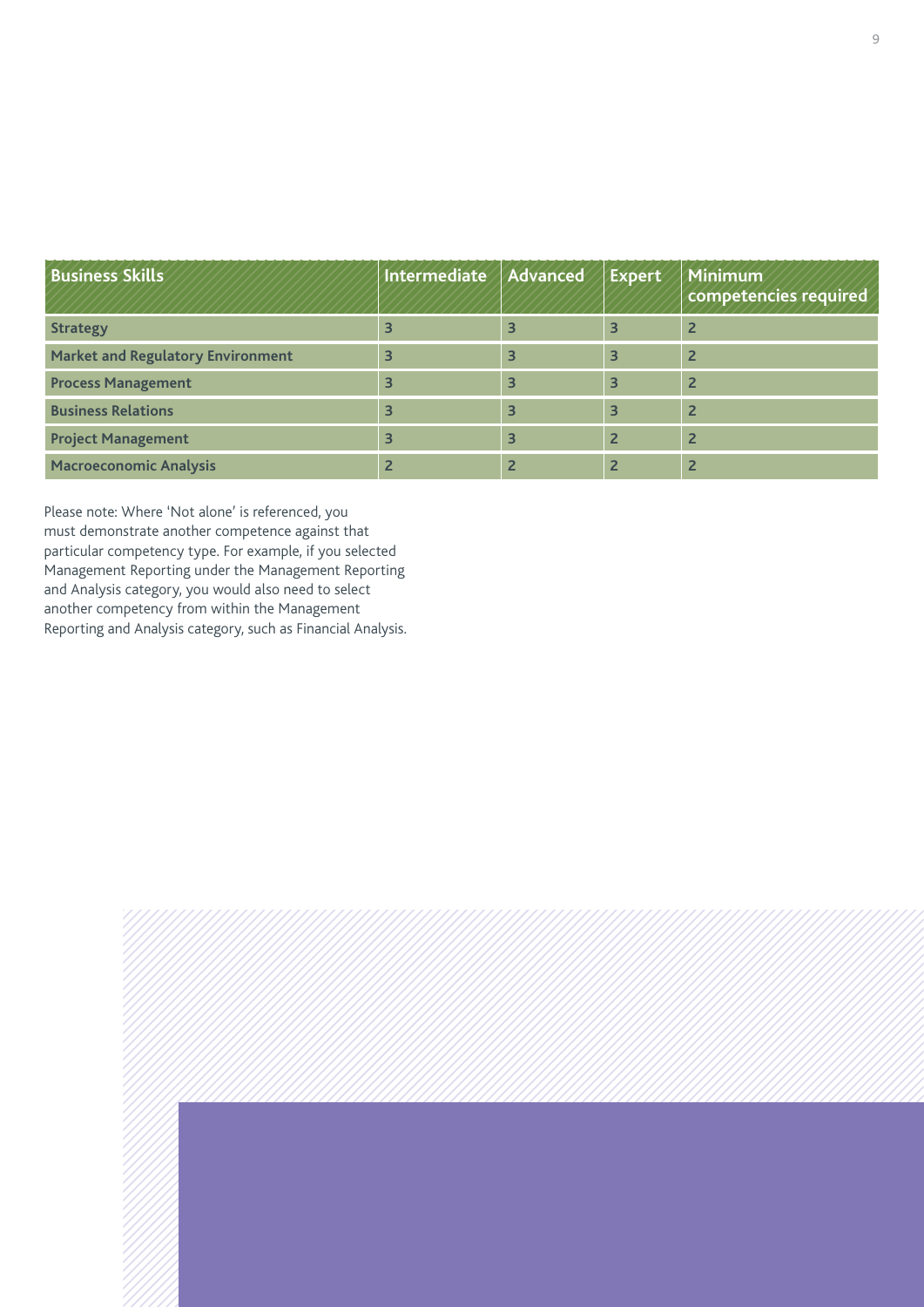## **Appendix B – Frequently Asked Questions**

#### Why have Practical Experience Requirements? What is a Career Progression Summary?

The Practical Experience Requirements are an essential part of the CIMA qualification and CIMA's membership application process. They complement assessments and measure whether you have gained enough experience and can apply knowledge and skills in the context of realworld business.

#### **Are the requirements the same for students working in different sectors and/or countries?**

Yes. The Practical Experience Requirements are universally applicable and ensure an appropriate standard and rigour is maintained in CIMA's approach to admitting members to the Institute. The Practical Experience Requirements are closely aligned with the CIMA Professional Qualification through the CGMA Competency Framework, and adhere to IFAC standards.

#### **How much experience do I need?**

You will require a minimum of 36 months (three years) experience across all four knowledge areas of the CGMA Competency Framework. Please refer to the Practical Experience Requirements for a full set of rules.

#### **When can I start recording my PER?**

You can begin to record your PER once you start studying at Operational level of the CIMA Professional Qualification.

#### **How do I record my practical experience?**

You should record your practical experience through the Membership Application Tool, available on your MY CIMA account from Operational level onwards. There are no limits to the amount of times you can update the experience prior to submitting for assessment, so you should continue to update it as you gain relevant experience.

#### **How will I judge whether I have sufficient practical experience?**

The Membership Application Tool is intuitive and provides you with an indication of the readiness of your application for assessment. When you believe you have satisfied the requirements, you can check if your application is ready for assessment by clicking the **Is my experience ready?** button.

In the event of an application being received with inadequate experience, we will advise you on how you can improve your application.

Prior to submission, you should upload a Career Progression Summary. The Career Progression Summary is essentially your resume and should provide a broad overview of your entire career which will give context to the 3-5 years detailed experience that is being submitted for assessment. This will enable the assessors to gain an understanding of how your submitted experience fits into the rest of your career. You can also detail any additional experience that you wish the assessors to consider.

#### **When can I submit my practical experience for assessment?**

Your membership application can be submitted once all verifiers have verified your practical experience. This gives you control over communication with your verifiers and ensures no delays in providing you with a result on your application.

You can submit your membership application once you have completed all three Strategic level Objective Tests. If you have not completed the Strategic level Case Study exam at the time your experience is approved, your election to membership will be provisional pending your exam results.

#### **When can I use the letters ACMA, CGMA?**

Only when you have been admitted as an Associate member of CIMA can you describe yourself as a Chartered Global Management Accountant (CGMA) designation holder and use the ACMA, CGMA designations after your name. You must not describe yourself as 'CIMA qualified' or use the designation in any correspondence or on any documentation, including your CV, business card or LinkedIn profile, until you have passed all the CIMA exams, had your practical experience successfully assessed and been admitted to membership. If you do use ACMA, CGMA when you are not entitled to, you may be disciplined. For more information you may wish to refer to Members' Regulations 11.4 of CIMA's Royal Charter, Byelaws and Regulations booklet and CIMA's code of ethics at: **[www.cimaglobal.com/codeofethics](http://www.cimaglobal.com/codeofethics)**.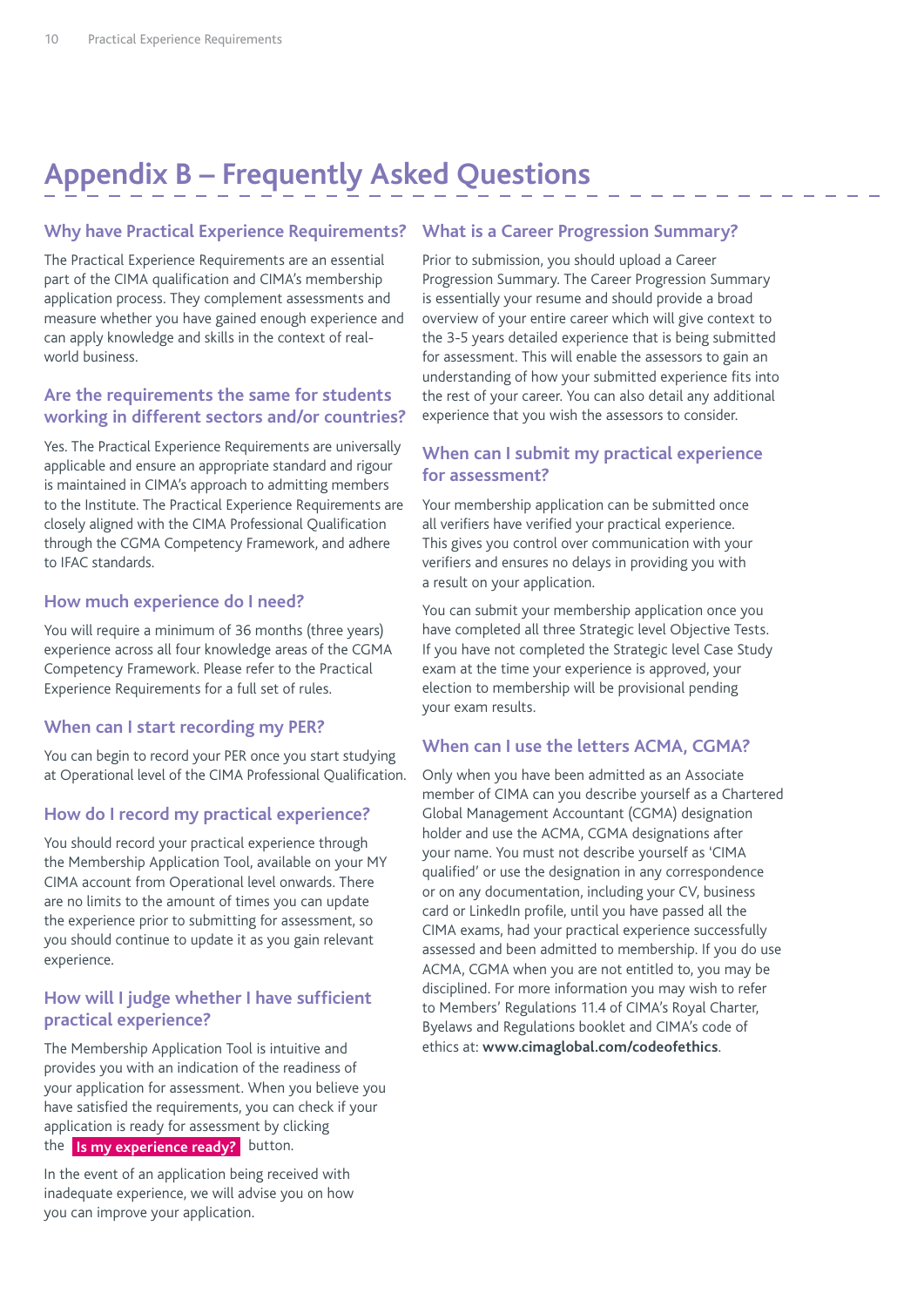#### **How will I know if my application has been successful?**

If you have had your practical experience approved, and completed all CIMA exams, you will be put forward for election to membership. The election to membership will be confirmed by email, usually within 48 hours.

If you have had your experience approved, but not yet completed your final CIMA exam, you will be sent a 'Practical Experience Approved' email by CIMA's Membership Applications Team. If it then takes more than 12 months for the exams to be completed CIMA will automatically request, via email, that you log back on and re-confirm your membership application declarations.

#### **What happens if my application isn't successful?**

If the assessors have determined that you do not meet the minimum requirement for approval then CIMA's Membership Applications team will communicate the assessors feedback to you via email. This guidance will provide you with a full understanding of why the application was not approved and will inform you of the information you need to complete your re-submission.

#### **What happens if I have an incomplete application in the existing system started prior to 1 February 2016?**

If you currently have an application in the existing system (started prior to 1 February 2016), you have two options:

- **1.** Complete and submit your current application by 31 December 2016
- **2.** Extract your progress from the existing system into a document and repurpose your application for use in the new system.

Any incomplete applications still in the system on 31 December 2016 will no longer be accessible.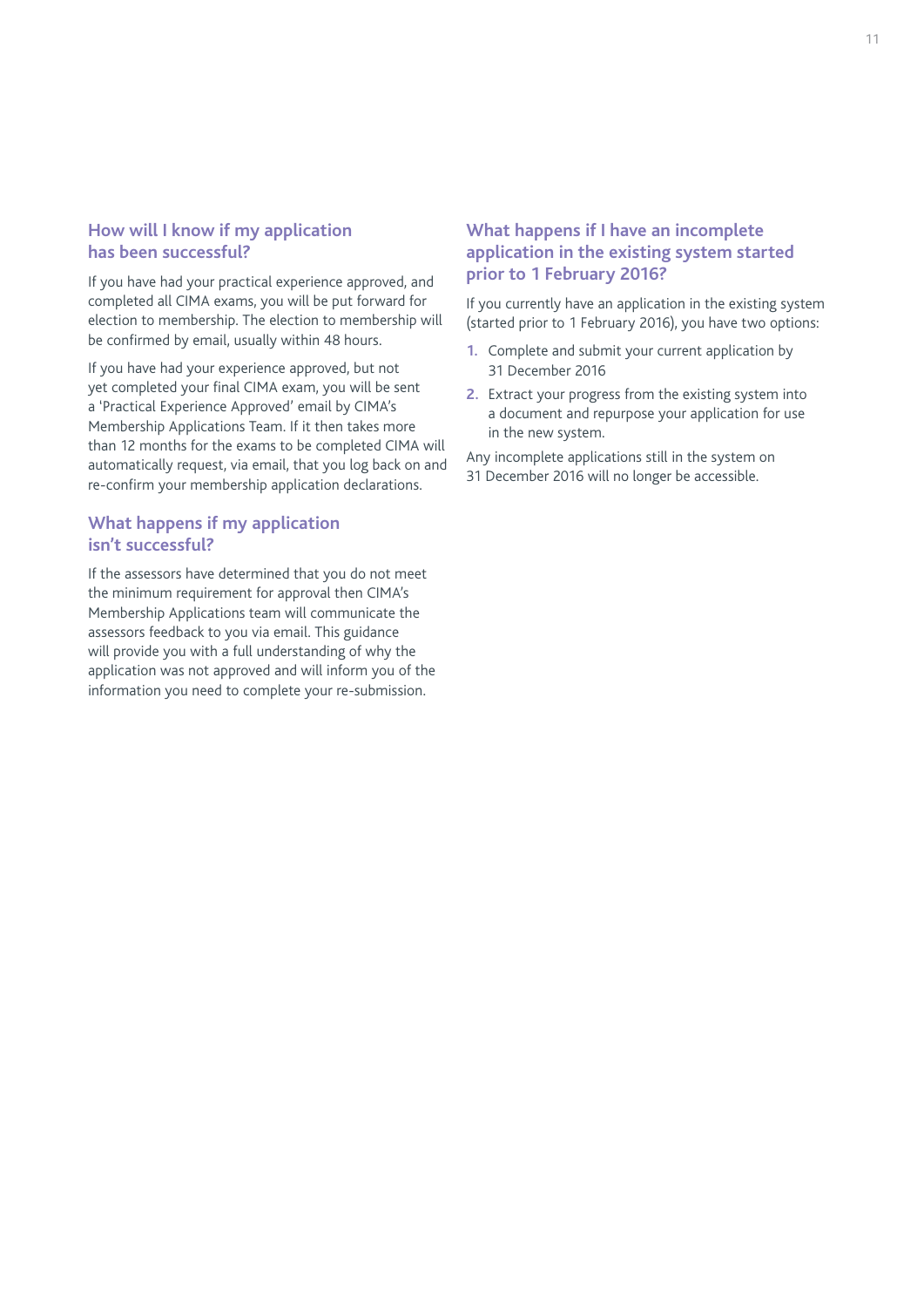#### **Notes**----------- $\sim$  $\equiv$  $\sim$   $\sim$  $\overline{\phantom{a}}$

 $\sim$   $\sim$ 

 $\sim$   $-$ 

 $\sim$ L.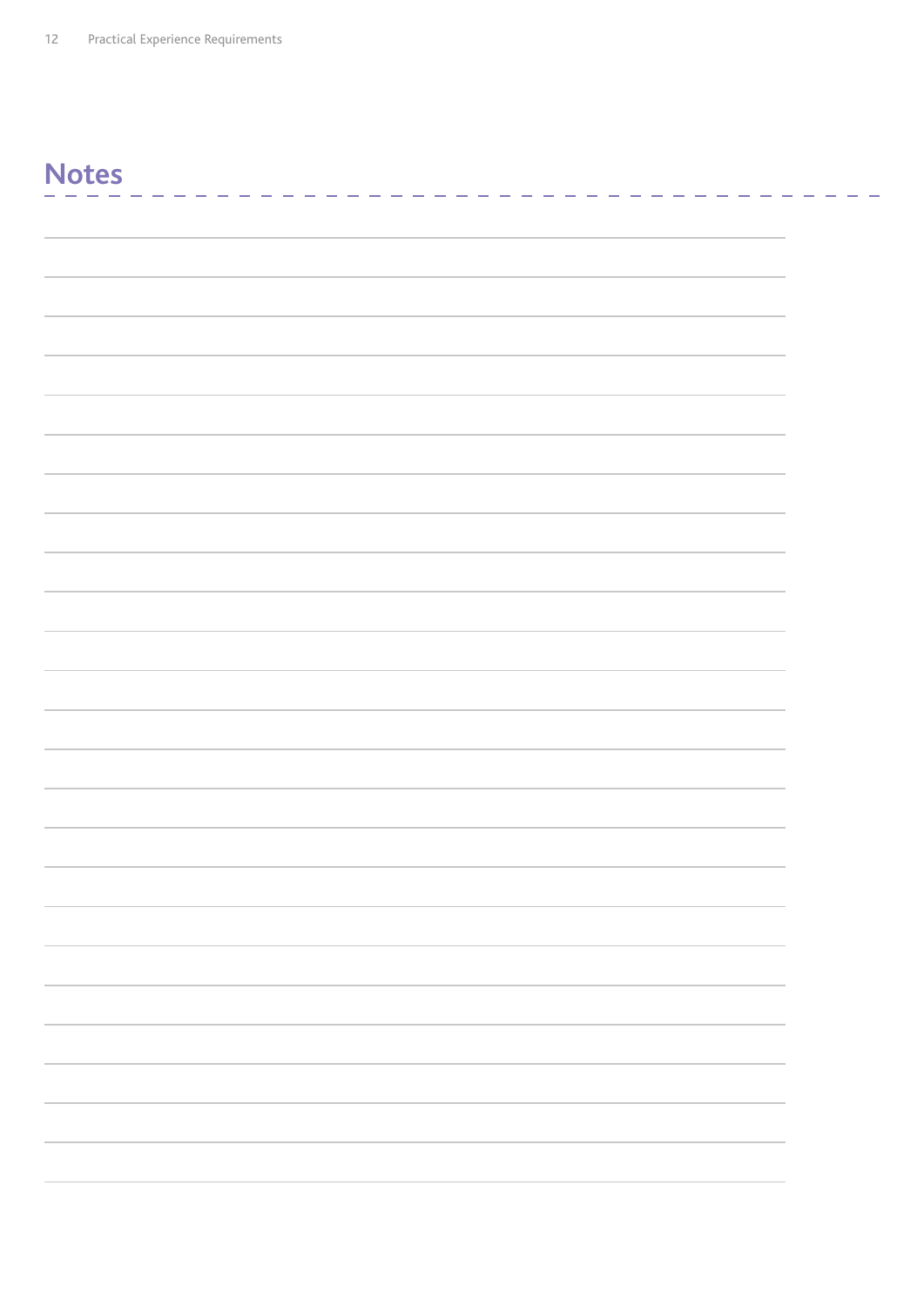**Chartered Institute of Management Accountants** The Helicon One South Place London EC2M 2RB

+44 (0)20 7663 5441

#### **cima.contact@cimaglobal.com**

#### **www.cimaglobal.com**

The Chartered Global Management Accountant™ (CGMA®) designation is powered by two of the world's leading accounting bodies, AICPA and CIMA. Having these letters after your name tells employers that you are a professional with finance knowledge and business expertise.

CGMA®, CHARTERED GLOBAL MANAGEMENT ACCOUNTANT and the CGMA® logo are trademarks of the Association of International Certified Professional Accountants. These trademarks are registered in the United States and in other countries.